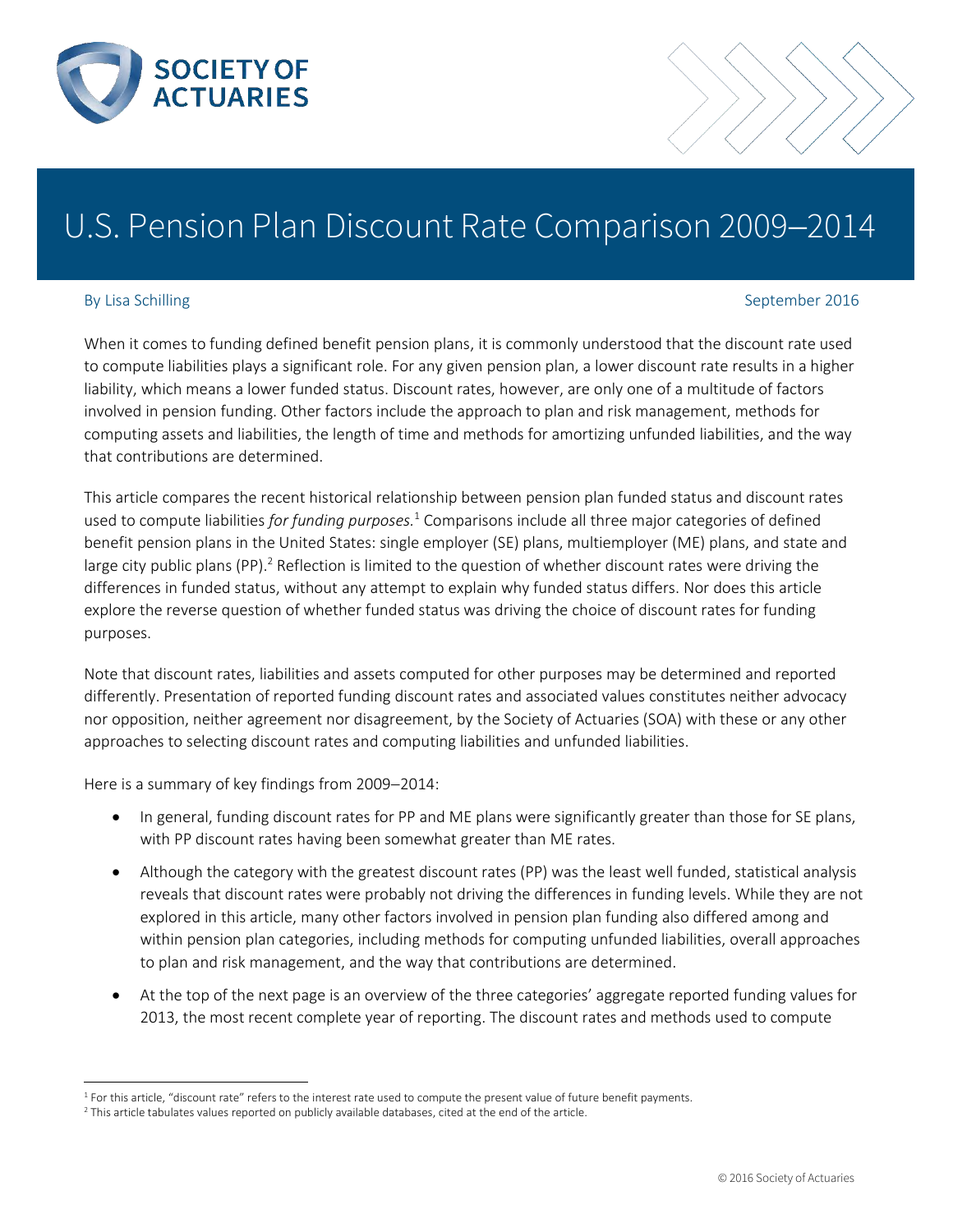<span id="page-1-0"></span>

| Reported 2013 Values for Funding Purposes <sup>3</sup> | SE      | МE    | PP      |
|--------------------------------------------------------|---------|-------|---------|
| Liability-weighted average discount rate <sup>4</sup>  | 6.38%   | 7.44% | 7.64%   |
| Liability-weighted average funded ratio <sup>5</sup>   | 110%    | 77%   | 72%     |
| Approximate values(rounded):                           |         |       |         |
| Total liabilities (billions)                           | \$1,900 | \$500 | \$4,100 |
| " Total unfunded liabilities (billions)                | \$53    | \$130 | \$1,200 |
| ■ Number of participants (millions)                    | 31      | 10    | 26      |
| ■ Number of plans                                      | 37,000  | 1.200 | 160     |

liabilities and assets varied across plan categories, and they varied by plan within ME and PP categories. If values were computed on a consistent basis, results would likely differ.

#### **Discount Rates for 2014**

The theoretical basis for selecting discount rates to calculate funding liabilities differs among plan categories and is subject to ongoing debate. SE plans are legally required to use a modified market-based discount rate, while ME and PP actuaries typically use an expected-return approach to set the discount rate.<sup>6,7</sup> Usually, expected-return discount rates are greater than market-based discount rates, resulting in lesser liabilities for a given plan.<sup>8</sup>

The following graph compares the frequency of discount rates for funding purposes for 2014, the most recent yearavailable for all three categories of plans.<sup>3</sup> Note that when the liability-weighted average differs significantly from the median, it is usually because the rates of the largest plans differ significantly from those of most plans.



<span id="page-1-1"></span>

The difference in discount rates among plan categories is obvious. For 2014, three-quarters of the public plans were using a discount rate between 7.50% and 7.99%, while three out of five ME plans were using a rate in the

<sup>3</sup> The most recent year of reporting available for all three plan categories is 2014; the most recent *complete* year is 2013. SE and ME reporting for 2014 represent approximately 90% of plans; complete data will become available after October 15, 2016. PP reporting for 2014 is complete. <sup>4</sup> *Supra*, not[e 1.](#page-0-0) 

 $^5$  In addition to varying discount rates, the liabilities and assets used for funding reflect varying actuarial methods across categories as well as within some categories.

<sup>6</sup> Effective beginning 2008, Internal Revenue Code §430 and its accompanying regulations govern SE plan funding requirements. Effective for 2012, the rules changed to allow smoothing and limitation of market discount rates, resulting in above-market rates under current economic conditions.

<sup>7</sup> For additional information on the various approaches used to measure pension obligations, see American Academy of Actuaries, "Measuring Pension Obligations: Discount Rates Serve Various Purposes," *Issue Brief*, November 2013, [\(https://www.actuary.org/files/IB\\_Measuring-Pension-Obligations\\_Nov-](https://www.actuary.org/files/IB_Measuring-Pension-Obligations_Nov-21-2013.pdf)[21-2013.pdf\)](https://www.actuary.org/files/IB_Measuring-Pension-Obligations_Nov-21-2013.pdf). For a comprehensive summary of pension valuation methods and assumptions, see Timothy R. Leier, *Pension Valuation Methods and*  Assumptions, 2<sup>nd</sup> Edition, April 2015, (<u>http://www.soa.org/Research/Research-Projects/Pension/research-pen-valuation-methods.aspx)</u>.

<sup>8</sup> The 1980s provides an example of an economic environment during which expected-return discount rates were less than market-based discount rates.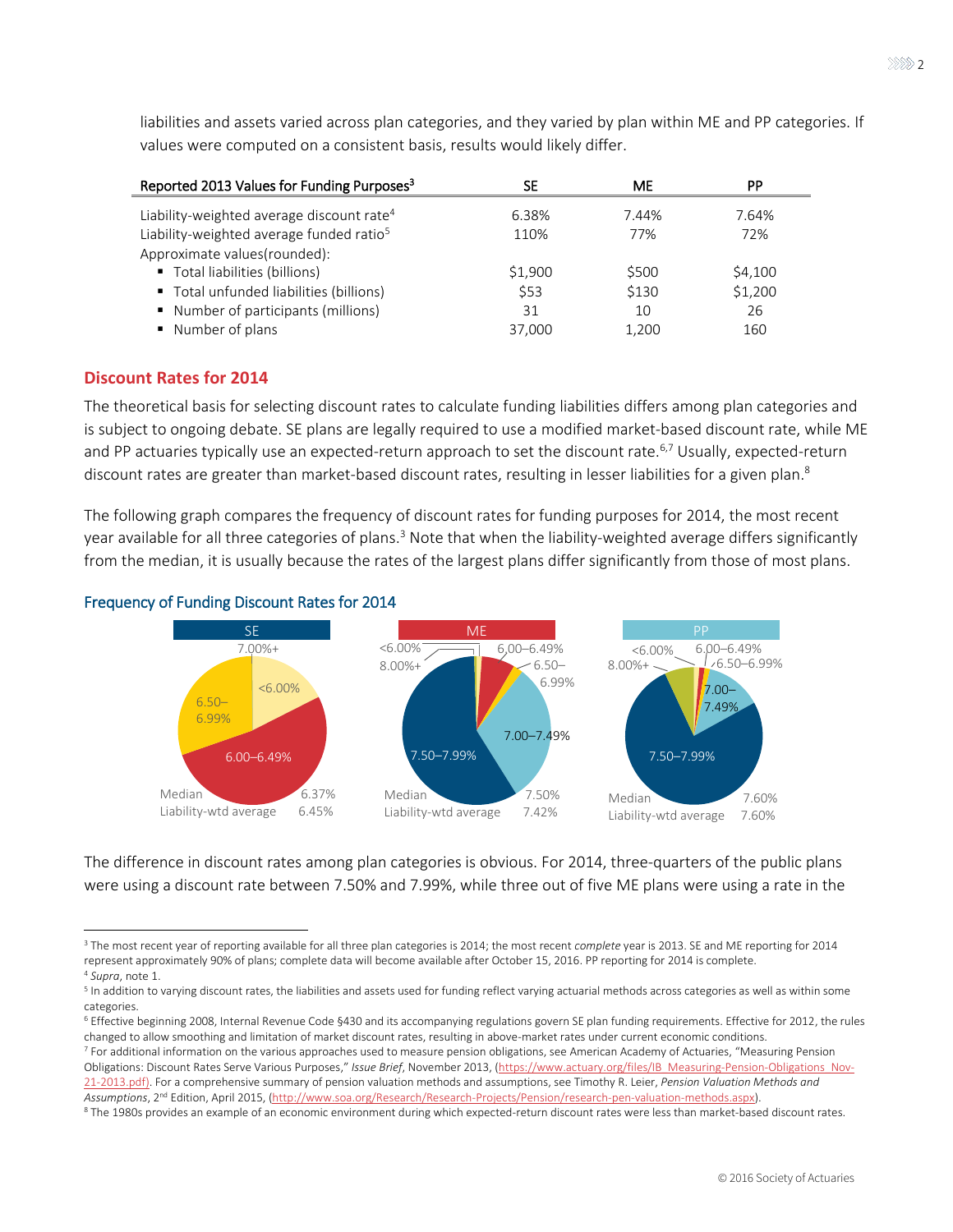same range, but virtually none of the SE plans were using rates that high. One in 14 public plans (7%) was using a discount rate of 8.00% or greater, compared to only 1% of ME plans using a discount rate that high.

At the low end of the scale, nearly one in five (18%) SE plans was using a discount rate less than 6.00%, compared to only 1% of ME plans and 2% of public plans using a discount rate that low.

#### **Discount Rates and Funded Ratios**

 $\overline{a}$ 

Because discount rates significantly affect the magnitude of a pension plan's liabilities, they significantly affect a plan's funded status. For any given plan, lower discount rates produce higher liabilities (assuming all other variables are equal), which results in a lower funded status.

The following graph looks side by side at discount rates and funded ratios across categories of plans from 2009-2014, as reported *for funding purposes*. Methodologies for computing liabilities and assets differ across categories and, within a category, may differ across plans; funded ratios computed on a consistent basis would likely differ.



As expected with a market-based approach, SE discount rates were more volatile and generally lower than ME and PP rates.<sup>9</sup> Note that SE rate increases in 2012 resulted from legislative changes rather than increases in market rates.<sup>10</sup> In general, SE funded ratios were generally higher than ME and PP funded ratios.

Among plans typically using an expected-return approach to selecting discount rates, the range of PP rates varied more than ME rates. The range and liability-weighted average of ME discount rates was almost static across this period. Analysis of ME and PP investment allocations, which may have affected the choice of discount rates under the expected-return approach, is beyond the scope of this article.

<sup>9</sup> For 2008 (not shown) and 2009, lack of clarity about implementation of the legislated market-based approach resulted for many plans in lower discount rates than would have resulted had more complete guidance been available at that time. <sup>10</sup>*Supra*, not[e 6.](#page-1-1)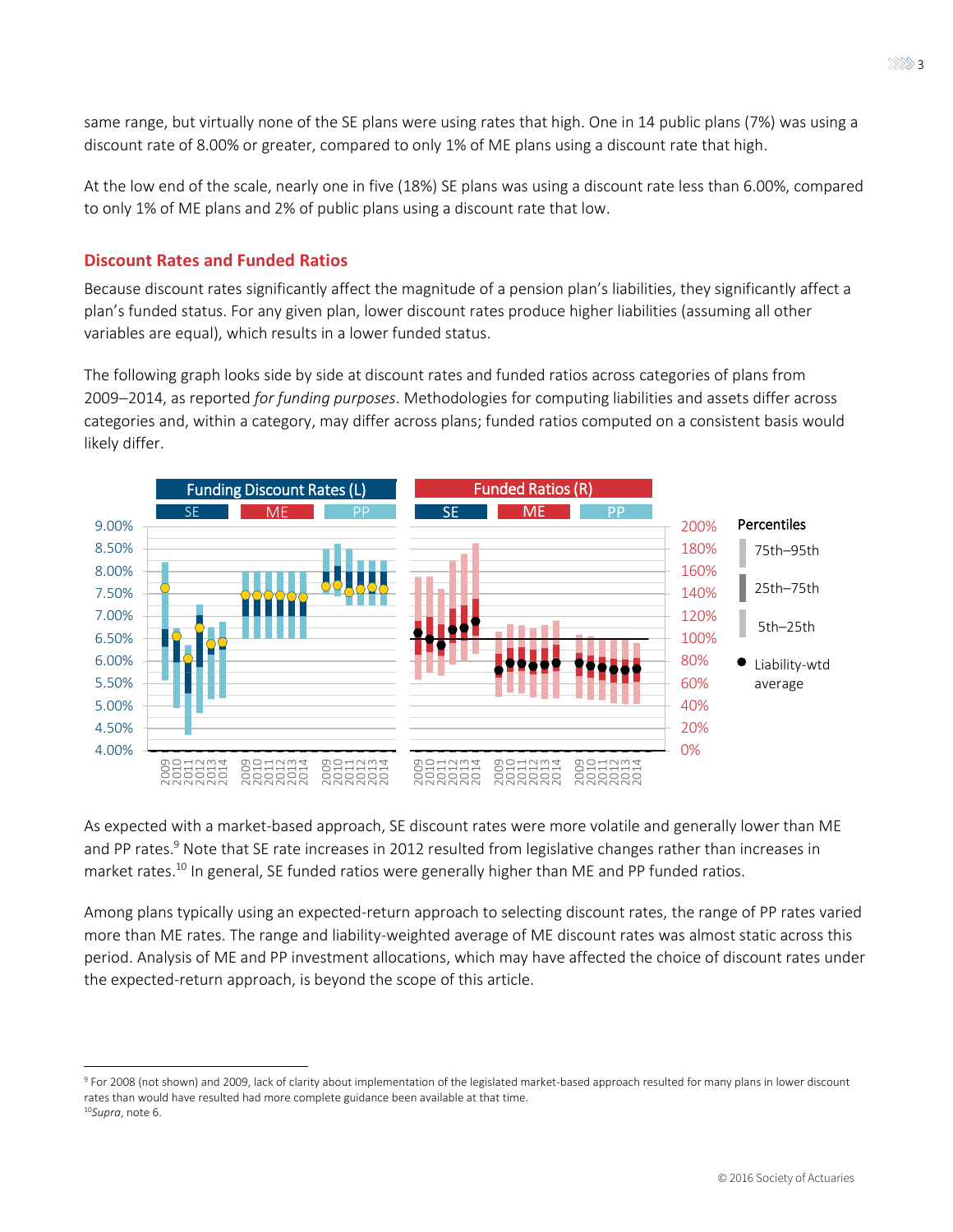Strikingly, in general, the category of plans that had the greatest discount rates (PP) also had the lowest funded ratios. And, conversely, in general, the category that had the lowest discount rates (SE) generally had the greatest funded ratios. These observations call for further analysis. $^{11}$ 

The following table shows linear correlation coefficients between discount rates and funded ratios within each category of plans as well as across all three categories. Cross-category calculations are weighted to neutralize category size in the resulting correlation coefficients.

#### Correlation Coefficients: Discount Rates and Funded Ratios

|      |          |           |       | Cross-   |
|------|----------|-----------|-------|----------|
|      | SE.      | <b>ME</b> | PP    | Category |
| 2009 | $-0.007$ | $-0.259$  | 0.076 | 0.009    |
| 2010 | 0.002    | $-0.184$  | 0.129 | 0.007    |
| 2011 | $-0.027$ | $-0.185$  | 0.082 | 0.002    |
| 2012 | 0.000    | $-0.090$  | 0.039 | 0.006    |
| 2013 | $-0.014$ | $-0.082$  | 0.070 | 0.006    |
| 2014 | 0.023    | $-0.092$  | 0.104 | 0.092    |

Extremely weak correlation coefficients within as well as across categories indicate that discount rates are probably not the primary drivers of funded status.

For a less technical approach, the graph at right illustrates for 2014 the lack of a clear link between discount rates and funded ratios.<sup>12</sup> Each dot represents a pension plan. If there were a clear relationship between discount rates and funded ratios, the dots would generally form a clear pattern such as a line. However, the graph shows no clear pattern that links discount rates and funded ratios.

The mass of SE plans falls within a clear horizontal range of discount rates because SE plans are legally required to use discount rates derived from a specific yield curve.<sup>13</sup> However, SE funded ratios extend across the graph, so there is no clear pattern linking discount rates and funded ratios. The Note: Plans with funded ratios greater than 300% are excluded; more than

Correlation coefficient values of zero indicate no statistical correlation, while values of 1.0 (−1.0) indicate perfect positive (negative) correlation―for every incremental increase in discount rate, there is a corresponding incremental increase (decrease) in funded ratio. Values between −0.50 and 0.50 indicate weak correlation.

The table at left shows that absolute values of all coefficients fall significantly below 0.50, indicating very weak correlations between discount rates and funded ratios. Further, coefficients across categories are very near zero, suggesting very little or no correlation. In other words, discount rates are probably not the primary drivers of funded status, whether within or across plan categories.



#### 2014 Discount Rates and Funded Ratios

99% of plans for 2014 are shown.

 $\overline{a}$ 

<sup>&</sup>lt;sup>11</sup> Alicia H. Munnell, Jean-Pierre Aubry, and Kelly Haverstick at the Center for Retirement Research at Boston College examined relationships between actuarial funding methods and funded ratios in their May 2008 brief titled "Why Does Funding Status Vary Among State and Local Plans?" [\(http://crr.bc.edu/wp-content/uploads/2008/05/slp\\_6-508.pdf\)](http://crr.bc.edu/wp-content/uploads/2008/05/slp_6-508.pdf) but did not explore discount rates.

<sup>12</sup> *Supra*, not[e 3.](#page-1-0) 

<sup>13</sup> S*upra*, not[e 6.](#page-1-1)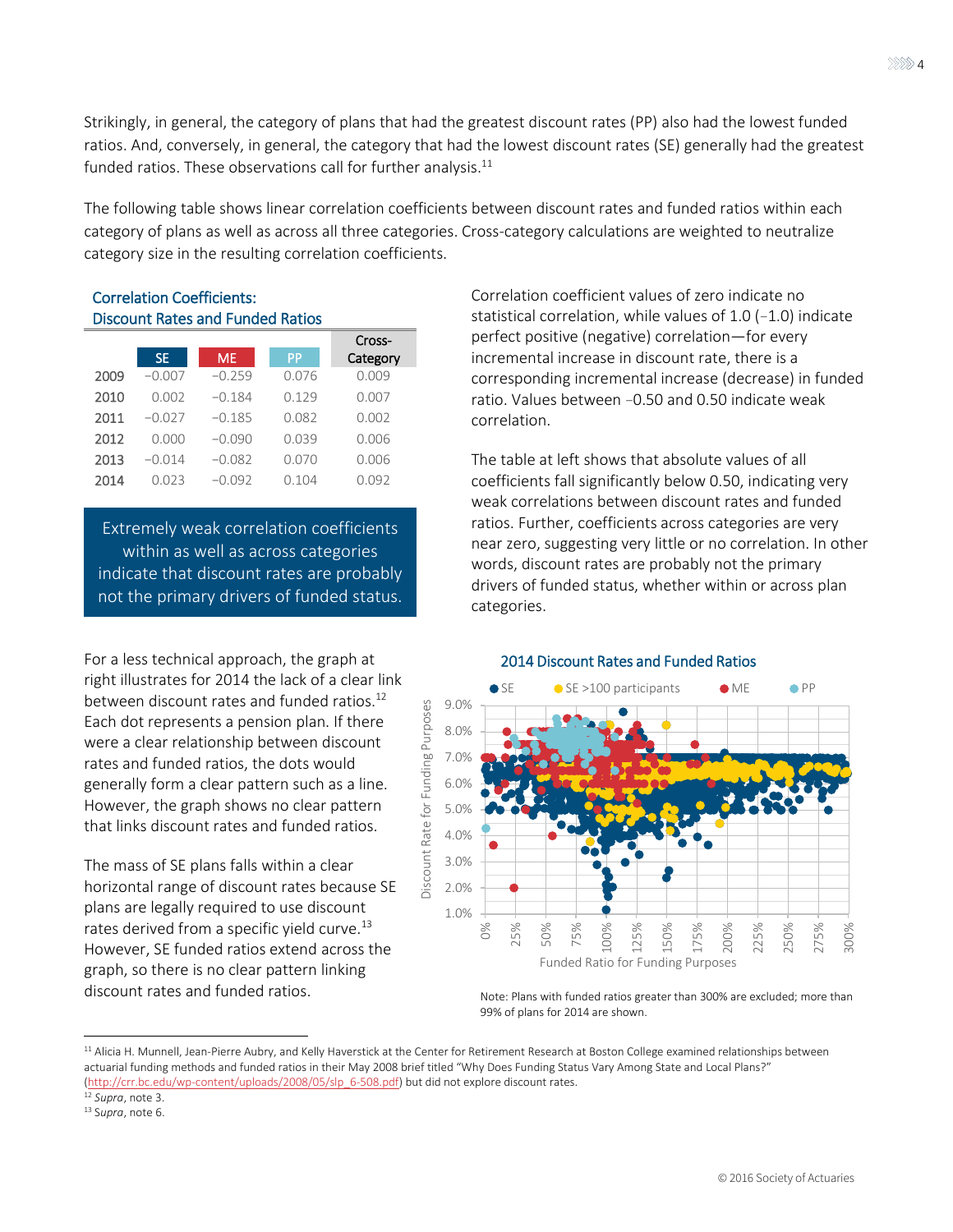### **Conclusion**

From 2009-2014, funded status varied among and within plan categories. At the same time, discount rates varied significantly among categories as well as within some categories. However, statistical analysis shows that discount rates are probably not the primary reason that funded status differed.

In addition to varying approaches among plan categories for choosing discount rates, methods varied significantly for computing liabilities, smoothing assets and general plan management. Some examples of these differences include the approach to risk management, the length of time and methods for determining and amortizing unfunded liabilities, and the way that contributions were determined.

The most variable of these factors may be the way that contributions were determined. While SE and ME plans are subject to very different federal regulation of minimum funding requirements, PP regulation of funding requirements, if any, varies by state.

Previous research by the SOA and others has explored some of these differences among or within pension plan categories. Previous SOA research that is particularly relevant looked at the levels of contributions among SE and ME plans. Those works and other previous SOA research are available on the SOA website under Research & Publications, Research Projects, Pension/Retirement [\(https://www.soa.org/research/research](https://www.soa.org/research/research-projects/pension/default.aspx)[projects/pension/default.aspx\)](https://www.soa.org/research/research-projects/pension/default.aspx).

## **Data Sources**

 $\overline{a}$ 

Tabulations presented in this article were generated from reported values in the following publicly available databases, without adjustment, except for minor editing or data removal in the case of obviously erroneous data.

- SE plans: U.S. Department of Labor (DOL) Form 5500, Schedule SB, as of early August 2016
- ME plans: DOL Form 5500, Schedule MB, as of late July 2016
- Public plans: Public Plans Data (PPD), as of mid-August 2016; produced by the Center for Retirement Research at Boston College in partnership with the Center for State and Local Government Excellence and the National Association of State Retirement Administrators. The PPD "includes 160 plans (115 state-run and 45 locally-run) which account for 95 percent of state/local pension assets and members in the US."<sup>14</sup>

*Thanks to Eli Greenblum, FSA, EA, FCA, MAAA, Thomas B. Lowman, FSA, EA, FCA, MAAA and Aaron R. Weindling, FSA, CFA, EA, FCA, MAAA, for their arm's-length review of this article prior to publication. Any opinions expressed may not reflect their opinions nor that of their employers. Any errors are the author's, not theirs.*

<sup>&</sup>lt;sup>14</sup> Public Plans Data, September 2016, http://publicplansdata.org/public-plans-database.